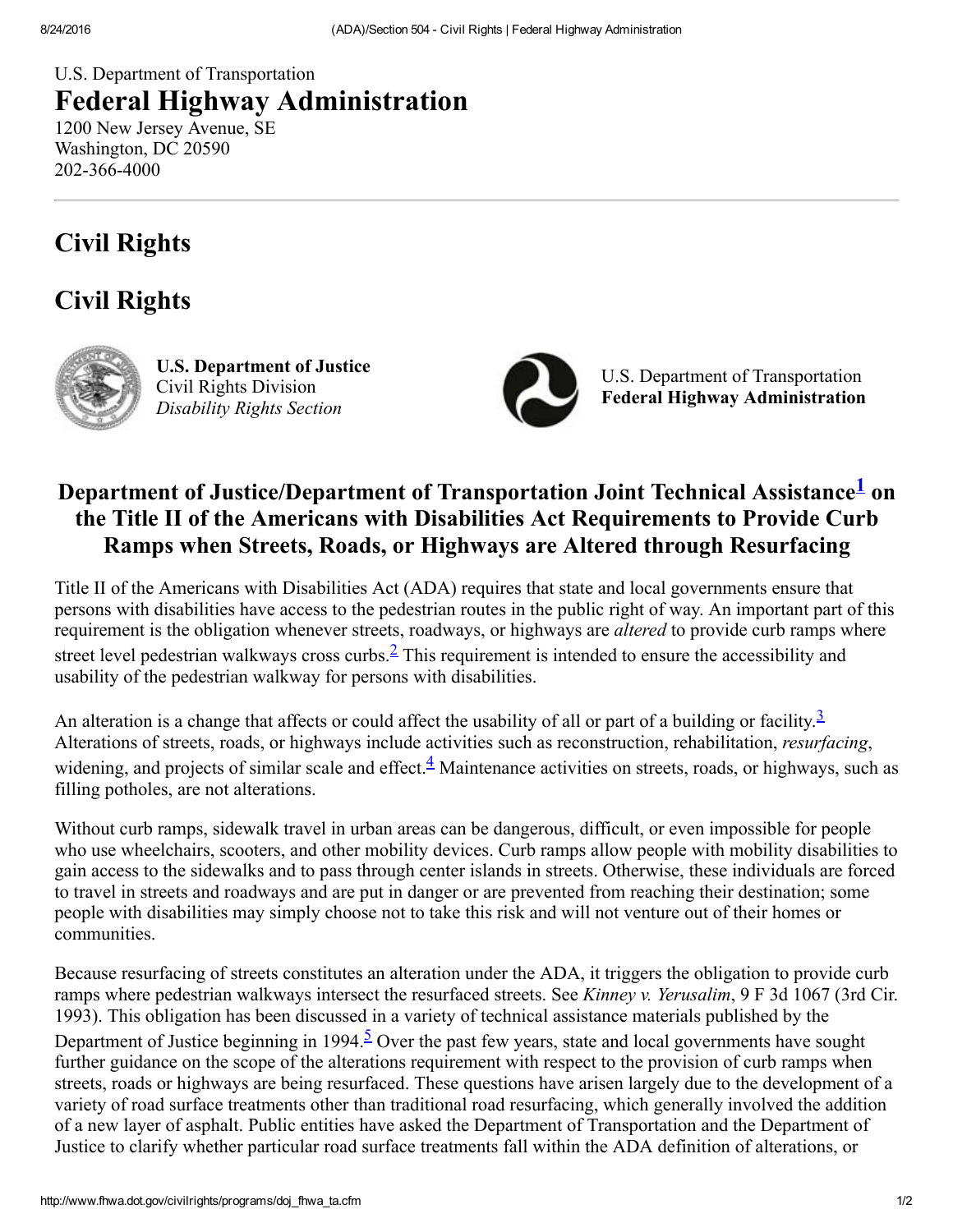whether they should be considered maintenance that would not trigger the obligation to provide curb ramps. This Joint Technical Assistance addresses some of those questions.

#### Where must curb ramps be provided?

Generally, curb ramps are needed wherever a sidewalk or other pedestrian walkway crosses a curb. Curb ramps must be located to ensure a person with a mobility disability can travel from a sidewalk on one side of the street, over or through any curbs or traffic islands, to the sidewalk on the other side of the street. However, the ADA does not require installation of ramps or curb ramps in the absence of a pedestrian walkway with a prepared surface for pedestrian use. Nor are curb ramps required in the absence of a curb, elevation, or other barrier between the street and the walkway.

#### When is resurfacing considered to be an alteration?

Resurfacing is an alteration that triggers the requirement to add curb ramps if it involves work on a street or roadway spanning from one intersection to another, and includes overlays of additional material to the road surface, with or without milling. Examples include, but are not limited to the following treatments or their equivalents: addition of a new layer of asphalt, reconstruction, concrete pavement rehabilitation and reconstruction, open-graded surface course, micro-surfacing and thin lift overlays, cape seals, and in-place asphalt recycling.

#### What kinds of treatments constitute maintenance rather than an alteration?

Treatments that serve solely to seal and protect the road surface, improve friction, and control splash and spray are considered to be maintenance because they do not significantly affect the public's access to or usability of the road. Some examples of the types of treatments that would normally be considered maintenance are: painting or striping lanes, crack filling and sealing, surface sealing, chip seals, slurry seals, fog seals, scrub sealing, joint crack seals, joint repairs, dowel bar retrofit, spot high-friction treatments, diamond grinding, and pavement patching. In some cases, the combination of several maintenance treatments occurring at or near the same time may qualify as an alteration and would trigger the obligation to provide curb ramps.

#### What if a locality is not resurfacing an entire block, but is resurfacing a crosswalk by itself?

Crosswalks constitute distinct elements of the right-of-way intended to facilitate pedestrian traffic. Regardless of whether there is curb-to-curb resurfacing of the street or roadway in general, resurfacing of a crosswalk also requires the provision of curb ramps at that crosswalk.

<span id="page-1-2"></span>[3](#page-0-2) 28 CFR 35.151(b)(1).

<span id="page-1-3"></span>[4](#page-0-3) 2010 ADA Accessibility Standards, section 106.5.

Page last modified on June 28, 2013.

<span id="page-1-0"></span>[<sup>1</sup>](#page-0-0) The Department of Justice is the federal agency with responsibility for issuing regulations implementing the requirements of title II of the ADA and for coordinating federal agency compliance activities with respect to those requirements. Title II applies to the programs and activities of state and local governmental entities. The Department of Justice and the Department of Transportation share responsibility for enforcing the requirements of title II of the ADA with respect to the public right of way, including streets, roads, and highways.

<span id="page-1-1"></span>[<sup>2</sup>](#page-0-1) See 28 CFR 35.151(i)(1) (Newly constructed or altered streets, roads, and highways must contain curb ramps or other sloped areas at any intersection having curbs or other barriers to entry from a street level pedestrian walkway) and 35.151(i)(2) (Newly constructed or altered street level pedestrian walkways must contain curb ramps or other sloped areas at intersections to streets, roads, or highways).

<span id="page-1-4"></span>[<sup>5</sup>](#page-0-4) See 1994 Title II Technical Assistance Manual Supplement, Title II TA Guidance: The ADA and City Governments: Common Problems; and ADA Best Practices Tool Kit for State and Local Governments: Chapter 6, Curb Ramps and Pedestrian Crossings under Title II of the ADA, available at [ada.gov](http://www.ada.gov/).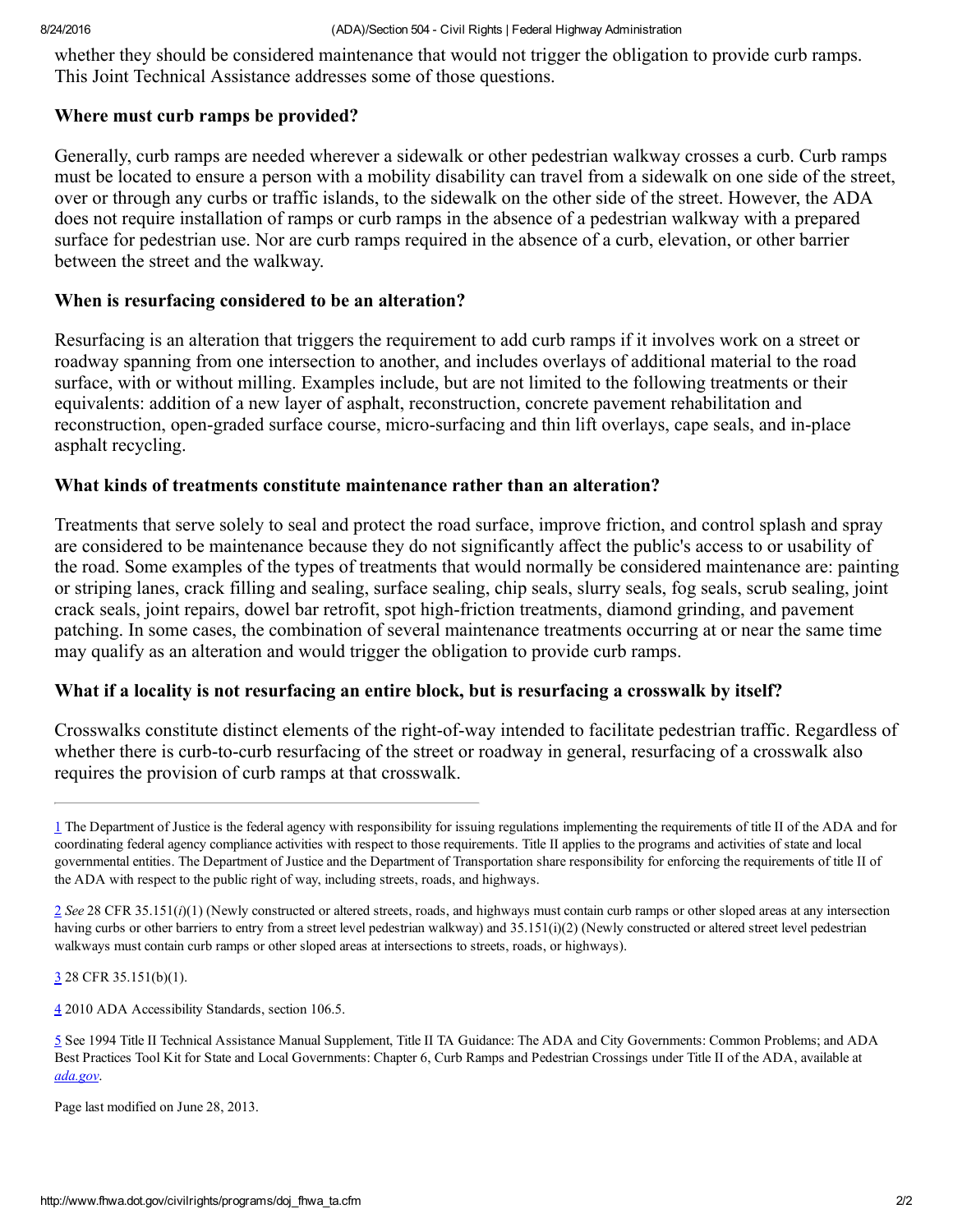U.S. Department of Transportation Federal Highway Administration 1200 New Jersey Avenue, SE Washington, DC 20590 2023664000

# Civil Rights

# Civil Rights

## Glossary of Terms for DOJ/FHWA Joint Technical Assistance on the ADA Title II Requirements to Provide Curb Ramps When Streets Roads or Highways are Altered Through Resurfacing

This glossary is intended to help readers understand certain road treatments referenced on page 2 of the DOJ/FHWA Joint Technical Assistance on the ADA Title II Requirements to Provide Curb Ramps When Streets Roads or Highways are Altered Through Resurfacing. The definitions explain the meaning of these terms from an engineering perspective and are provided in the order in which they appear in the Technical Assistance document.

### Treatments that are considered alterations of the road surface

Reconstruction – Reconstruction refers to removing all or a significant portion of the pavement material and replacing it with new or recycled materials. This may include full-depth reclamation, where the pavement surface is demolished in place and new pavement surface is applied. In addition, reconstruction may also include grinding up a portion of the pavement surface, recycling it and placing it back, and then adding a wearing surface, such as in cold in-place asphalt recycling. Reconstruction often includes widening or geometrical changes to the roadway profile.

Rehabilitation – Rehabilitation refers to significant repairs made to a road or highway surface, including activities such as full slab replacement, filling voids under slabs (slabjacking), widening, and adding additional structural capacity.

**Open-graded surface course** – Open-graded surface course, also known as "open-graded friction course," involves a pavement surface course that consists of a high-void, asphalt concrete mix that permits rapid drainage of rainwater through the course and off the shoulder of the road. The mixture consists of either Polymermodified or rubber-modified asphalt binder, a large percentage of one-sized coarse aggregate, and a small amount of fibers. This treatment prevents tires from hydroplaning and provides a skidresistant pavement surface with significant noise reduction.

Microsurfacing – Microsurfacing involves spreading a properly proportioned mixture of polymer modified asphalt emulsion, mineral aggregate, mineral filler, water, and other additives, on a paved surface. Microsurfacing differs from slurry seal in that it can be used on high volume roadways to correct wheel path rutting and provide a skid resistant pavement surface.

Thin lift overlays – Thin lift overlays are thin applications of mixtures of hot mix asphalt. Thin lift overlays may also require some milling along curbs, manholes, existing curb cuts, or other road structures to assure proper drainage and cross slopes.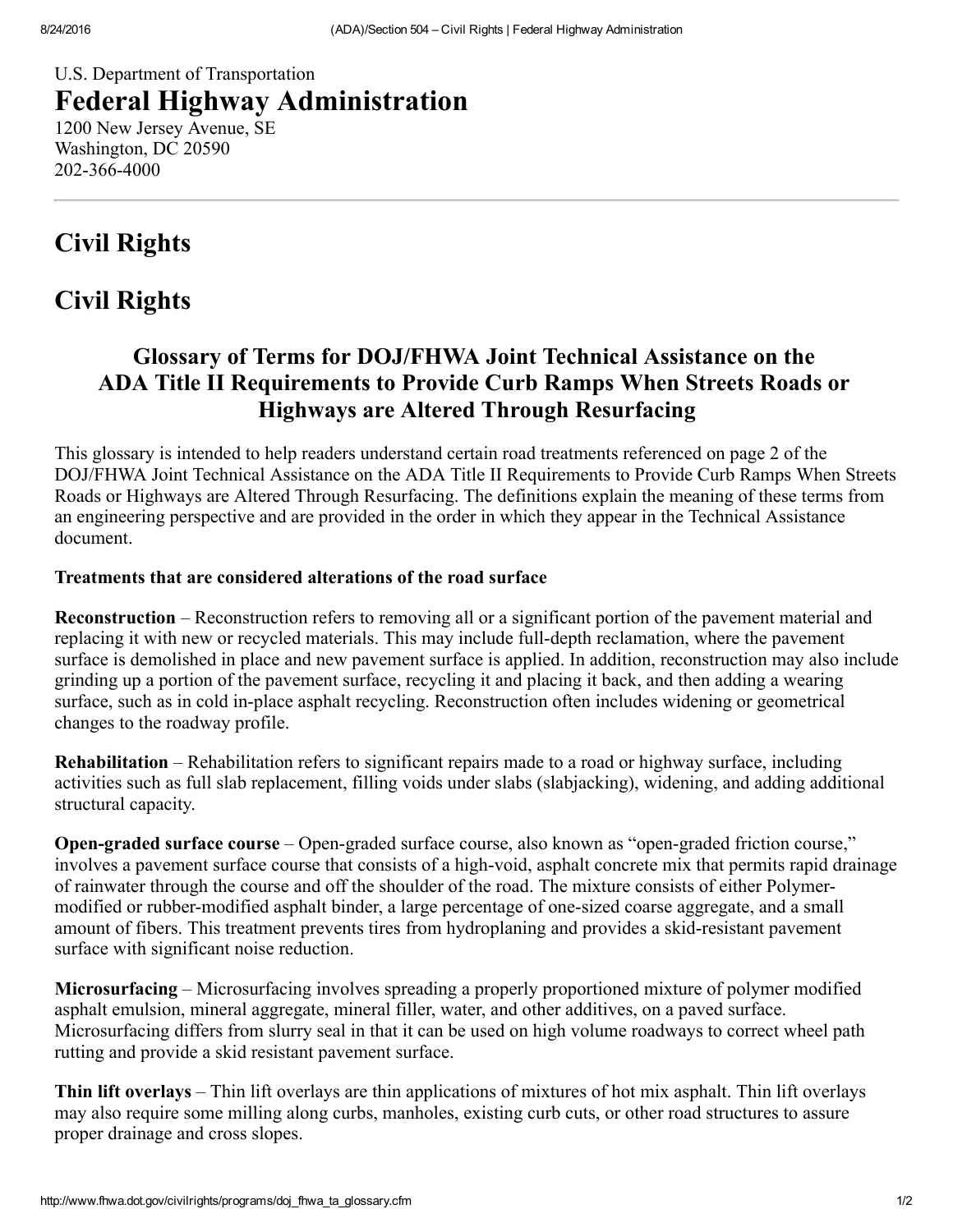Cape seal – A cape seal is a thin surface treatment constructed by applying a slurry seal or microsurfacing to a newly constructed chip seal. It is designed to be an integrated system where the primary purpose of the slurry is to fill voids in the chip seal.

In-place asphalt recycling – In-place asphalt recycling is a process of heating and removing around 1-2 inches of existing asphalt and remixing the asphalt with the addition of a binder additive and possible aggregate to restore the wearing surface for placement and compaction. All of this is performed in a train of equipment.

#### Treatments that are considered maintenance of the road surface

Crack filling and sealing – Crack filling and sealing involves placing elastomeric material directly into cracks in pavement.

Surface sealing – Surface sealing involves applying liquid sealant to pavement surface in order to stop water penetration and/or reduce oxidation of asphalt products. Sand is sometimes spread over liquid to absorb excess material.

Chip seals – Chip Seals involve placing graded stone (chips) on liquid emulsified asphalt sprayed on pavement surface. The surface is rolled to enable seating of chips.

Slurry seal – Slurry seals involve spraying a mixture of slow setting emulsified asphalt, well graded fine aggregate, mineral filler, and water on the pavement surface. It is used to fill cracks and seal areas of old pavements, to restore a uniform surface texture, to seal the surface to prevent moisture and air intrusion into the pavement, and to improve skid resistance.

Fog seals – Fog seals are a type of surface sealing.

Scrub sealing – Scrub sealing is type of surface sealing

Joint crack seals – Joint crack seals are usually associated with concrete pavement. This work consists of routing and cleaning existing cracks and joints and resealing to prevent water and noncompressibles from entering into the pavement joints and subgrade materials.

Joint repairs – Joint repairs are usually associated with concrete pavement. This work consists of selectively repairing portions of the pavement where the slabs are generally in good condition, but corners or joints are broken. The depth of the patch could be full depth or partial depth.

Dowel retrofit – Dowel retrofits are usually associated with concrete pavement. This work involves the installation of dowel bars connecting slabs in existing pavements. Pavement with dowel bar retrofits can have life extensions of as much as 20 years. Its application is almost exclusively on high-speed Interstate highways.

Spot high-friction treatments – Spot high-friction treatments involve using epoxy based resin liquids as a binder for an aggregate with high-friction properties. These are used in locations where drivers are frequently braking and the pavement surface has less resistance to slipping.

Diamond grinding – Diamond grinding involves using a gang saw to cut grooves in the pavement surface to restore smoothness and eliminate any joint faulting.

Pavement patching – Pavement patching involves selectively repairing portions of the pavement where the slabs are generally in good condition, but corners or joints are broken. The depth of the patch could be full depth or partial depth.

Page last modified on February 3, 2013.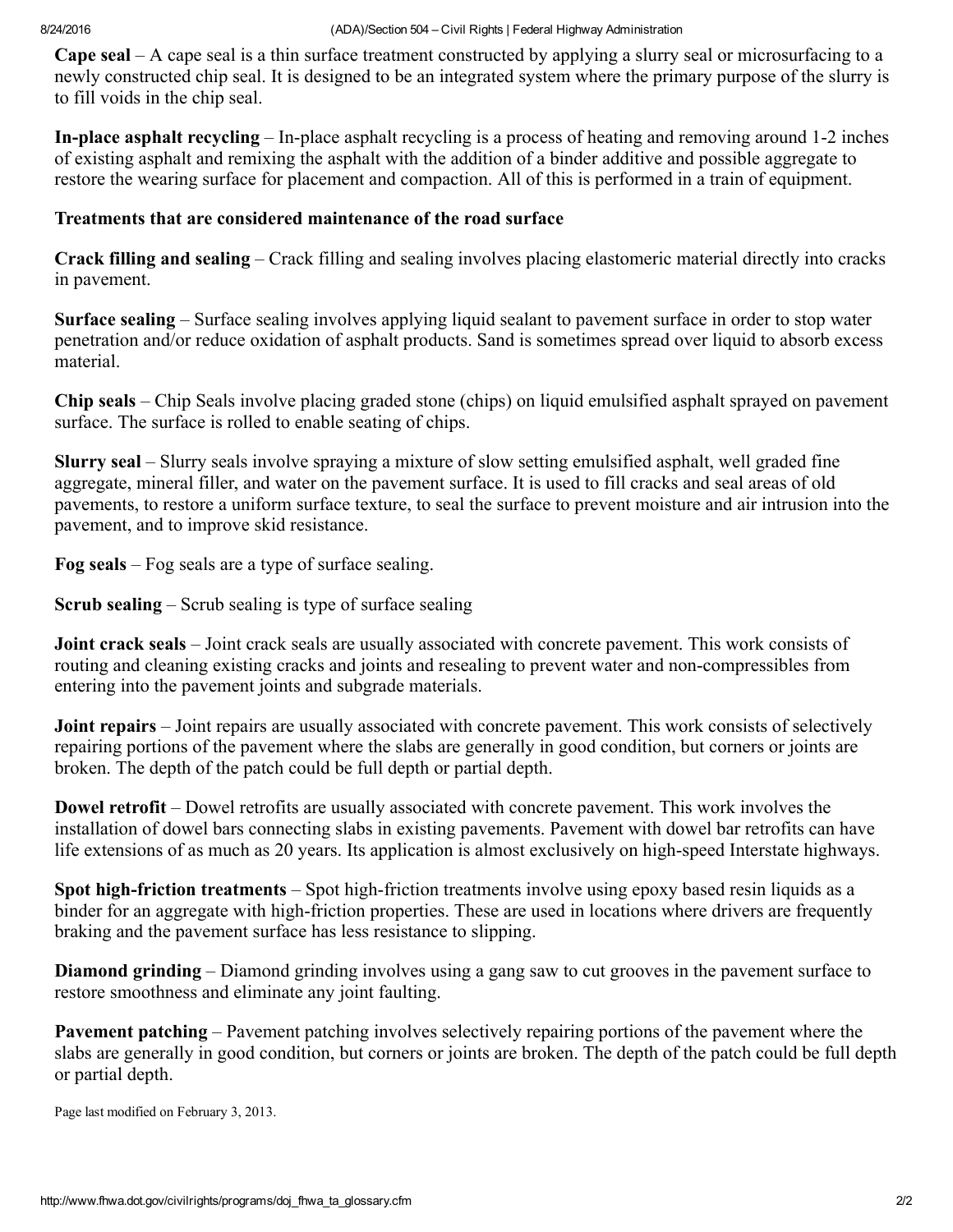U.S. Department of Transportation Federal Highway Administration 1200 New Jersey Avenue, SE Washington, DC 20590 2023664000

# Civil Rights

## QUESTIONS & ANSWERS

## Supplement to the 2013 DOJ/DOT Joint Technical Assistance on the Title II of the Americans with Disabilities Act Requirements To Provide Curb Ramps when Streets, Roads, or Highways are Altered through Resurfacing

The Department of Justice (DOJ)/Department of Transportation (DOT) Joint Technical Assistance on the Title II of the Americans with Disabilities Act [ADA] Requirements to Provide Curb Ramps when Streets, Roads, or Highways are Altered through Resurfacing (Joint Technical Assistance) was published on July 8, 2013. This document responds to frequently asked questions that the Federal Highway Administration (FHWA) has received since the technical assistance document was published. In order to fully address some questions, the applicable requirements of Section 504 of the Rehabilitation Act of 1973 that apply to public entities receiving Federal funding from DOT, either directly or indirectly, are also discussed. This document is not a standalone document and should be read in conjunction with the 2013 Joint Technical Assistance.

- Q1: When a pavement treatment is considered an alteration under the ADA and there is a curb ramp at the juncture of the altered road and an existing sidewalk (or other prepared surface for pedestrian use), but the curb ramp does not meet the current ADA Standards, does the curb ramp have to be updated to meet the current ADA Standards at the time of the pavement treatment?
- A1: It depends on whether the existing curb ramp meets the appropriate accessibility standard that was in place at the time it was newly constructed or last altered.

<span id="page-4-0"></span>When the Department of Justice adopted its revised title II ADA Regulations including the updated ADA Standards for Accessible Design (20[1](#page-9-0)0 Standards,  $\frac{1}{2}$  as defined in 28 CFR 35.151), it specified that "(e)lements that have not been altered in existing facilities on or after March 15, 2012, and that comply with the corresponding technical and scoping specifications for those elements in either the 1991 Standards or in the Uniform Federal Accessibility Standards (UFAS) … are not required to be modified in order to comply with the requirements set forth in the 2010 Standards." 28 C.F.R. 35.150(b)(2)(i). As a result of this "safe harbor" provision, if a curb ramp was built or altered prior to March 15, 2012, and complies with the requirements for curb ramps in either the 1991 ADA Standards for Accessible Design (1991 Standards, known prior to 2010 as the 1991 ADA Accessibility Guidelines, or the 1991 ADAAG) or UFAS, it does not have to be modified to comply with the requirements in the 2010 Standards. However, if that existing curb ramp did not comply with either the 1991 Standards or UFAS as of March 15, 2012, then the safe harbor does not apply and the curb ramp must be brought into compliance with the requirements of the 2010 Standards concurrent with the road alteration. See 28 CFR 35.151(c) and (i).

Note that the requirement in the 1991 Standards to include detectable warnings on curb ramps was suspended for a period between May 12, 1994, and July 26, 1998, and again between December 23, 1998,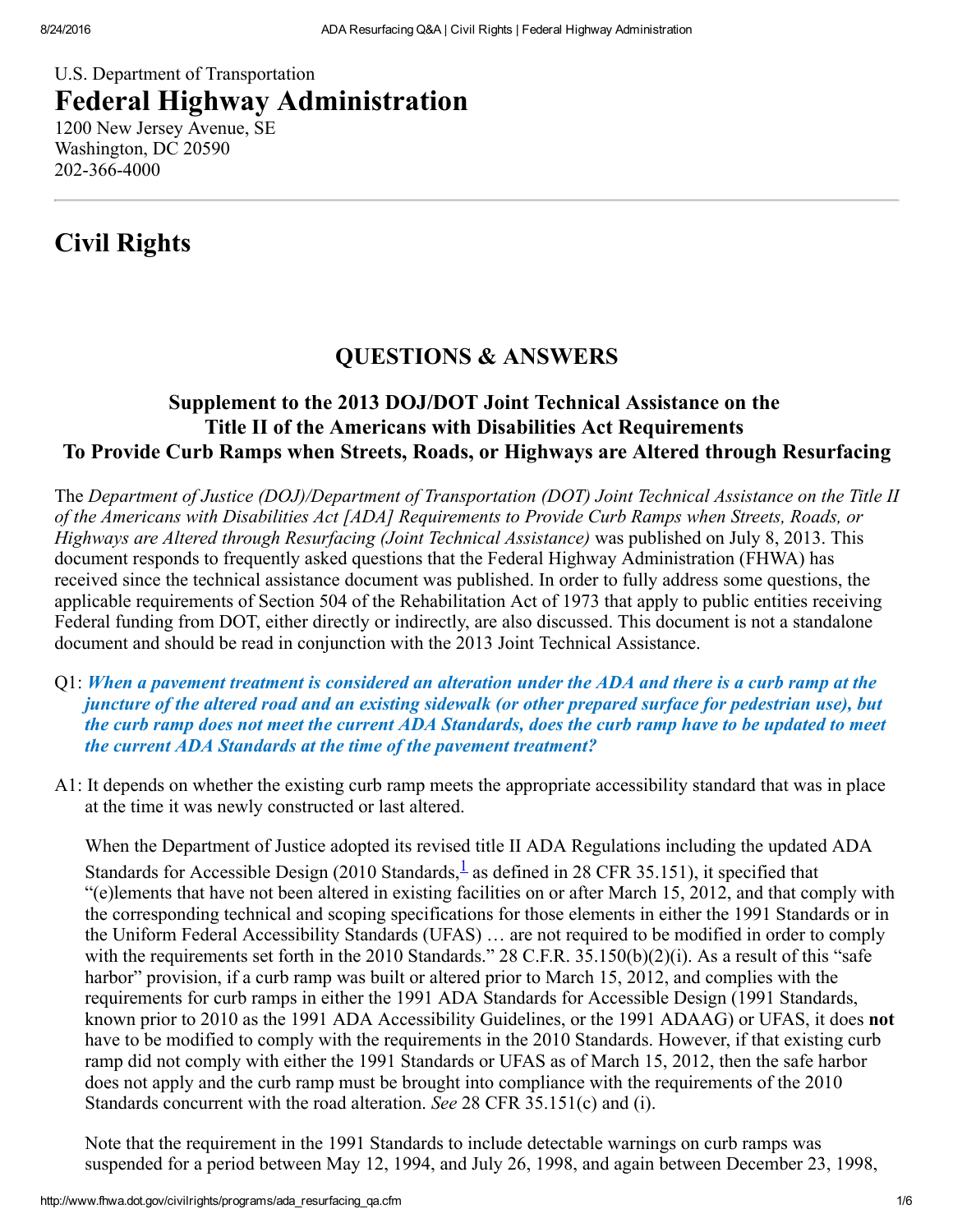and July 26, 2001. If a curb ramp was newly constructed or was last altered when the detectable warnings requirement was suspended, and it otherwise meets the 1991 Standards, Title II of the ADA does not require that the curb ramp be modified to add detectable warnings in conjunction with a road resurfacing alteration project. See Question #14 however, for a discussion of the DOT Section 504 requirements, including detectable warnings.

- Q2: The Joint Technical Assistance states that "[r]esurfacing is an alteration that triggers the requirement to add curb ramps if it involves work on a street or roadway spanning from one intersection to another, and includes overlays of additional material to the road surface, with or without milling." What constitutes "overlays of additional material to the road surface" with respect to milling, specifically, when a roadway surface is milled and then overlaid at the same height (i.e., no material is added that exceeds the height of what was present before the milling)?
- A2: A project that involves milling an existing road, and then overlaying the road with material, regardless of whether it exceeds the height of the road before milling, falls within the definition of "alteration" because it is a change to the road surface that affects or could affect the usability of the pedestrian route (crosswalk). See Kinney v. Yerusalim, 9 F.3d 1067 (3<sup>rd</sup> Cir. 1993). Alterations require the installation of curb ramps if none previously existed, or upgrading of non-compliant curb ramps to meet the applicable standards, where there is an existing pedestrian walkway. See also Question 8.

#### Q3: If a roadway resurfacing alteration project does not span the full width of the road, do I have to put in curb ramps?

A3: It depends on whether the resurfacing work affects a pedestrian crosswalk. If the resurfacing affects the crosswalk, even if it is not the full roadway width, then curb ramps must be provided at both ends of the crosswalk. See 28 CFR 35.151(i).

Public entities should not structure the scope of work to avoid ADA obligations to provide curb ramps when resurfacing a roadway. For example, resurfacing only between crosswalks may be regarded as an attempt to circumvent a public entity's obligation under the ADA, and potentially could result in legal challenges.

If curb ramp improvements are needed in the vicinity of an alteration project, it is often cost effective to address such needs as part of the alteration project, thereby advancing the public entity's progress in meeting its obligation to provide program access to its facilities. See Question 16 for further discussion.

#### Q4: When a road alteration project triggers the requirement to install curb ramps, what steps should public (State or local) entities take if they do not own the sidewalk right-of-way needed to install the required curb ramps?

A4: The public entity performing the alteration is ultimately responsible for following and implementing the ADA requirements specified in the regulations implementing title II. At the time an alteration project is scoped, the public entity should identify what ADA requirements apply and whether the public entity owns sufficient right-of-way to make the necessary ADA modifications. If the public entity does not control sufficient right-of-way, it should seek to acquire the necessary right-of-way. If a complaint is filed, the public entity will likely need to show that it made reasonable efforts to obtain access to the necessary rightof-way.

#### Q5: The Joint Technical Assistance is silent on when it becomes ef ective. Is there an ef ective date for when States and local public entities must comply with the requirements discussed in the technical assistance?

A5: The Joint Technical Assistance, as well as this Supplement to it, does not create any new obligations. The obligation to provide curb ramps when roads are altered has been an ongoing obligation under the regulations implementing title II of the ADA (28 CFR 35.151) since the regulation was initially adopted in 1991. This technical assistance was provided to respond to questions that arose largely due to the development of a variety of road surface treatments, other than traditional road resurfacing, which generally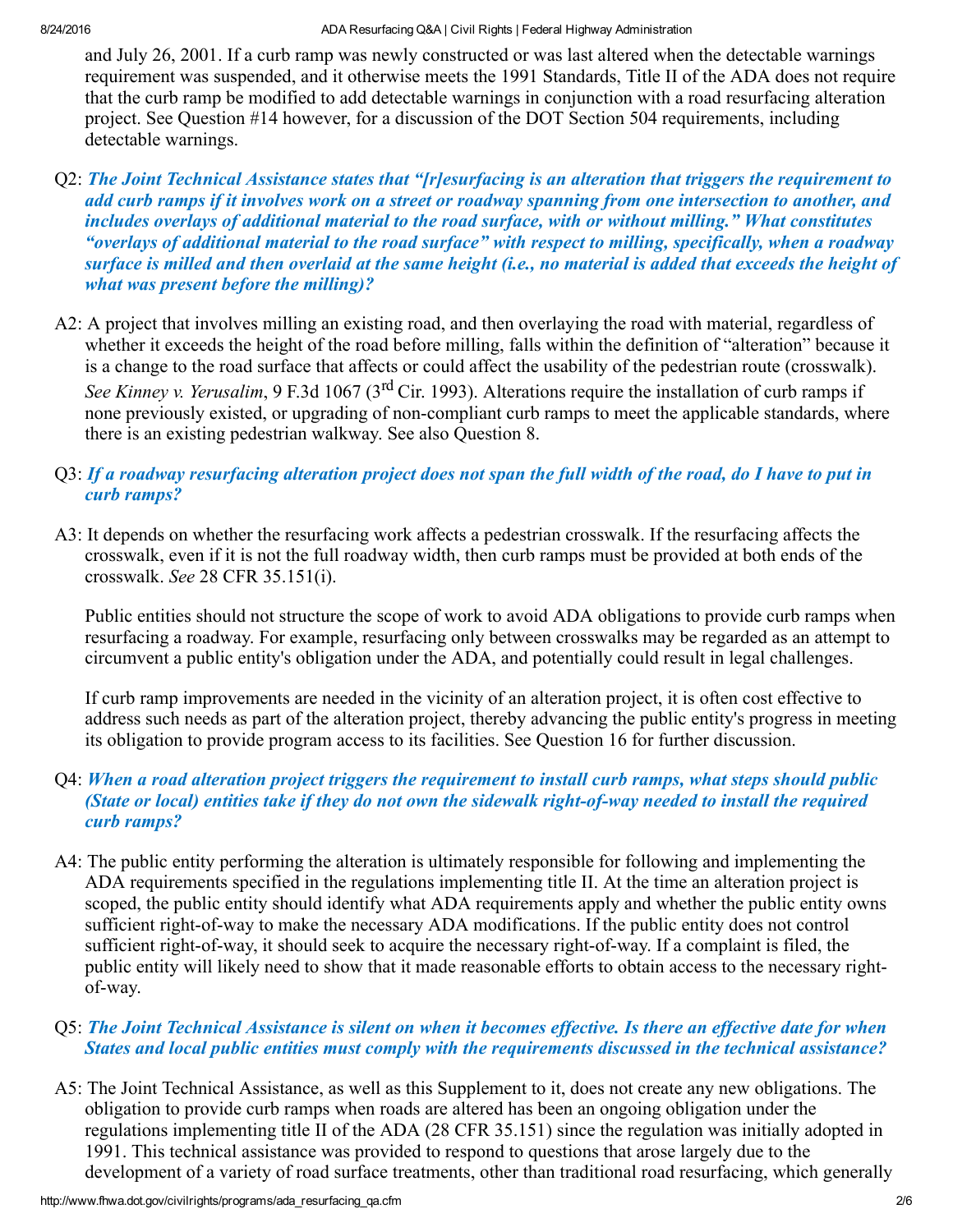involved the addition of a new layer of asphalt. Although the Joint Technical Assistance was issued on July 8, 2013, public entities have had an ongoing obligation to comply with the alterations requirements of title II and should plan to bring curb ramps that are or were part of an alteration into compliance as soon as possible.

#### Q6: Is the curb ramp installation work required to be a part of the Plans, Specifications and Estimate package for an alteration project or can the curb ramp work be accomplished under a separate contract?

A6: The curb ramp installation work can be contracted separately, but the work must be coordinated such that the curb ramp work is completed prior to, or at the same time as, the completion of the rest of the alteration work. See 28 CFR 35.151(i).

#### Q7: Is a curb ramp required for a sidewalk that is not made of concrete or asphalt?

A7: The Joint Technical Assistance states that "the ADA does not require installation of ramps or curb ramps in the absence of a pedestrian walkway with a prepared surface for pedestrian use." A "prepared surface for pedestrian use" can be constructed out of numerous materials, including concrete, asphalt, compacted soil, decomposed granite, and other materials. Regardless of the materials used to construct the pedestrian walkway, if the intent of the design was to provide access to pedestrians, then curb ramps must be incorporated where an altered roadway intersects the pedestrian walkway. See 28 CFR 35.151(i).

#### Q8: If an existing curb ramp is replaced as part of a resurfacing alteration, is there an obligation to address existing obstacles on the adjacent sidewalk at the same time?

A8: No. The Joint Technical Assistance addresses those requirements that are triggered when a public entity alters a roadway where the roadway intersects a street level pedestrian walkway (28 CFR 35.151(i)). Public entities are required to address other barriers on existing sidewalks, such as steep cross slopes or obstructions, as part of their on-going program access and transition plan obligations under title II of the ADA and Section 504 and in response to requests for reasonable modifications under the ADA or reasonable accommodations under Section 504. See 28 CFR 35.105, 35.130(b)(7), and 35.150(d); see also 49 CFR 27.7(e), 27.11(c)(2).

#### Q9: Several pavement preservation treatment types are not listed in the technical assistance. If the treatment type is not specifically on the list of maintenance treatments, is it an alteration?

A9: New treatments are always being developed and the best practice is for the City or other local public entity conducting the work, the State transportation agency, and FHWA to work together to come to an agreement on a reasonable determination of whether the unlisted treatment type is an alteration or maintenance and document their decisions. If the new treatment can be deemed to be the equivalent of any of the items listed as alterations, it is a reasonable interpretation that they are in fact alterations and should be treated as such.

#### Q10 When does a combination of two or more  $\hat{a}\hat{\epsilon}$ "maintenance' treatments rise to the level of being an alteration?

A10: The list of the pavement types that are considered maintenance, as stated in the 2013 Joint Technical Assistance document, are Chip Seals, Crack Filling and Sealing, Diamond Grinding, Dowel Bar Retrofit, Fog Seals, Joint Crack Seals, Joint Repairs, Pavement Patching, Scrub Sealing, Slurry Seals, Spot High-Friction Treatments, and Surface Sealing. The combination of two or more maintenance treatments may rise to the level of being an alteration.

The best practice is for the City or other local public entity conducting the work, the State transportation agency, and FHWA to work together to come to an agreement on a reasonable determination, document their policies, and apply that determination consistently in their locality.

#### Q11: When will utility trench work require compliance with ADA curb ramp requirements?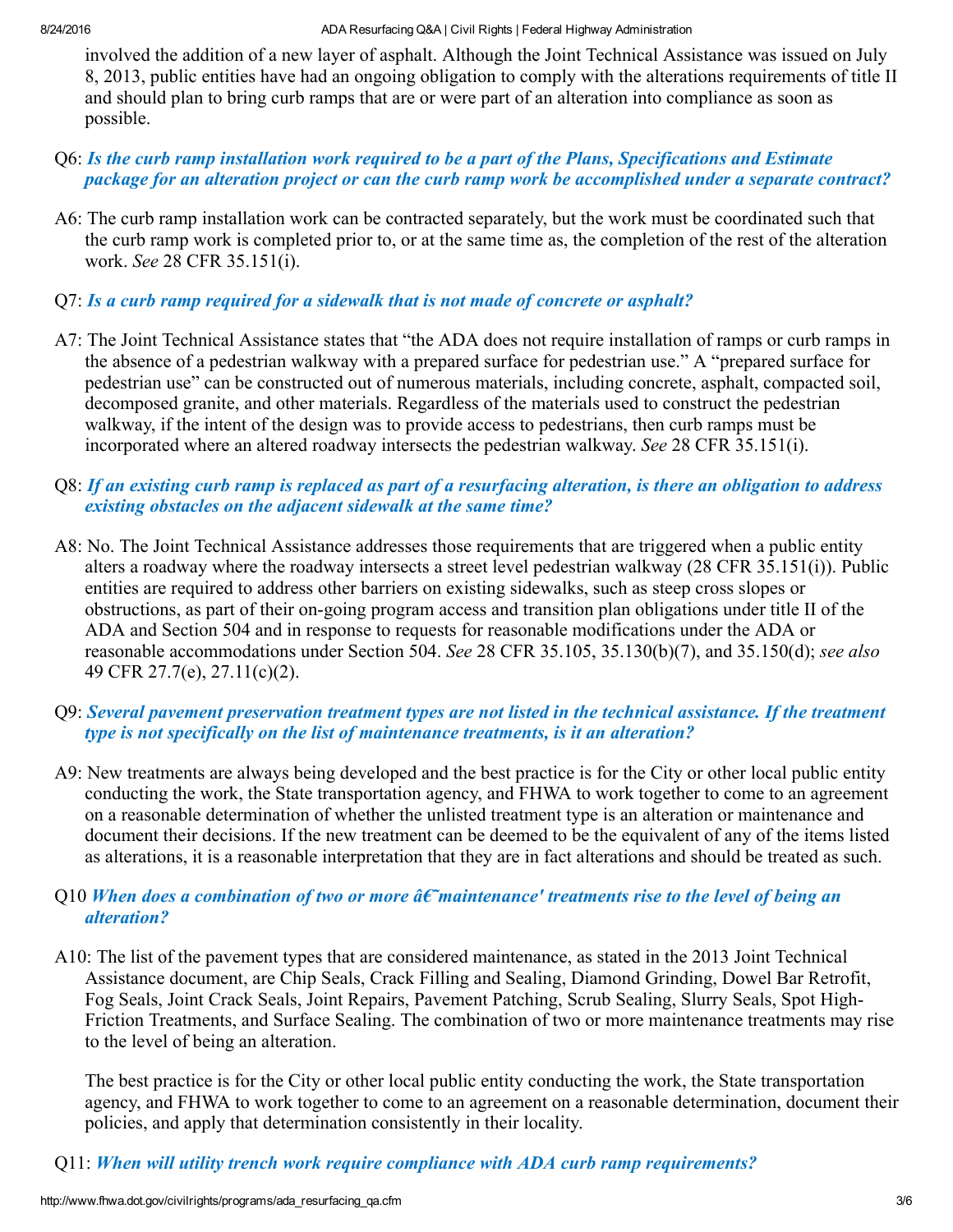#### 8/24/2016 ADA Resurfacing Q&A | Civil Rights | Federal Highway Administration

A11: The answer to this question depends on the scope and location of the utility trench work being done. If the utility trench work is limited to a portion of the pavement, even including a portion of the crosswalk, repaving necessary to cover the trench would typically be considered maintenance and would not require simultaneous installation or upgrading of curb ramps. Public entities should note that the ADA requires maintenance of accessible features, and as such, they must ensure that when the trench is repaved or other road maintenance is performed, the work does not result in a lesser level of accessibility. See 28 CFR 35.133(a). If the utility work impacts the curb at a pedestrian street crossing where no curb ramp exists, the work affecting the curb falls within the definition of "alteration," and a curb ramp must be constructed rather than simply replacing the curb. See 28 CFR 35.151(b) and 35.151(i).

If a public entity is unsure whether the scope of specific trench work and repair/repaving constitutes an alteration, the best practice is for the public entity to work together with the State transportation agency and the FHWA Division to come to an agreement on how to consistently handle these situations and document their decisions.

#### Q12: Is full-depth pavement patching considered maintenance?

A12: The answer to this question depends on the scope and location of the pavement patch. If the pavement patch work is limited to a portion of the pavement, even including a portion of the crosswalk, patching the pavement would typically be considered maintenance and would not require simultaneous installation or upgrading of curb ramps. Public entities should note that the ADA requires maintenance of accessible features, and as such, they should ensure that when the pavement is patched or other road maintenance is performed, the work does not result in a lesser level of accessibility. See 28 CFR 35.133(a). If the pavement patching impacts the curb at a pedestrian street crossing where no curb ramp exists, the work affecting the curb falls within the definition of "alteration," and a curb ramp must be constructed rather than simply replacing the curb. See 28 CFR 35.151(b) and 35.151(i).

If a public entity is unsure whether the scope of specific full-depth pavement patching constitutes an alteration, the best practice is for the public entity to work together with the State transportation agency and the FHWA Division to come to an agreement on how to consistently handle these situations and document their decisions.

#### Q13: Do any other requirements apply to road alteration projects undertaken by public entities that receive Federal financial assistance from DOT either directly or indirectly, even if such financial assistance is not used for the specific road alteration project at issue?

A13: Yes, if a public entity receives any Federal financial assistance from DOT whether directly or through another DOT recipient, then the entity must also apply DOT's Section 504 requirements even if the road alteration project at issue does not use Federal funds. See 49 CFR 27.3 (applicability of DOT's Section 504 requirements) and 27.5 (definition of "program or activity").

<span id="page-7-0"></span>DOT's Section 504 disability nondiscrimination regulations are found at 49 CFR Part 27. These regulations implement Section 504 of the Rehabilitation Act of 1973 (Section 504). In 2006, DOT updated its accessibility standards by adopting the 2004 Americans with Disabilities Act Accessibility Guidelines (2004  $ADAAG<sup>2</sup>$  $ADAAG<sup>2</sup>$  $ADAAG<sup>2</sup>$ ) into its Section 504 regulations at 49 CFR 27.3 (referencing 49 CFR Part 37, Appendix A). These requirements replaced the previously applicable ADA Standards for Accessible Design (1991) (formerly known as 1991 ADAAG). At that time, DOT's regulation adopted a modification to Section 406 of the 2004 ADAAG which required the placement of detectable warnings on curb ramps.

The revised DOT Section 504 regulation also provided a "safe harbor" provision (similar to the ADA provision discussed in Question 1) that applies to curb ramps that were newly constructed or altered by entities receiving Federal financial assistance from DOT and that were in compliance with the 1991 ADAAG requirements prior to November 29, 2006. If the "safe harbor" applies, these curb ramps are still considered compliant and do not have to be modified to add detectable warnings unless they are altered after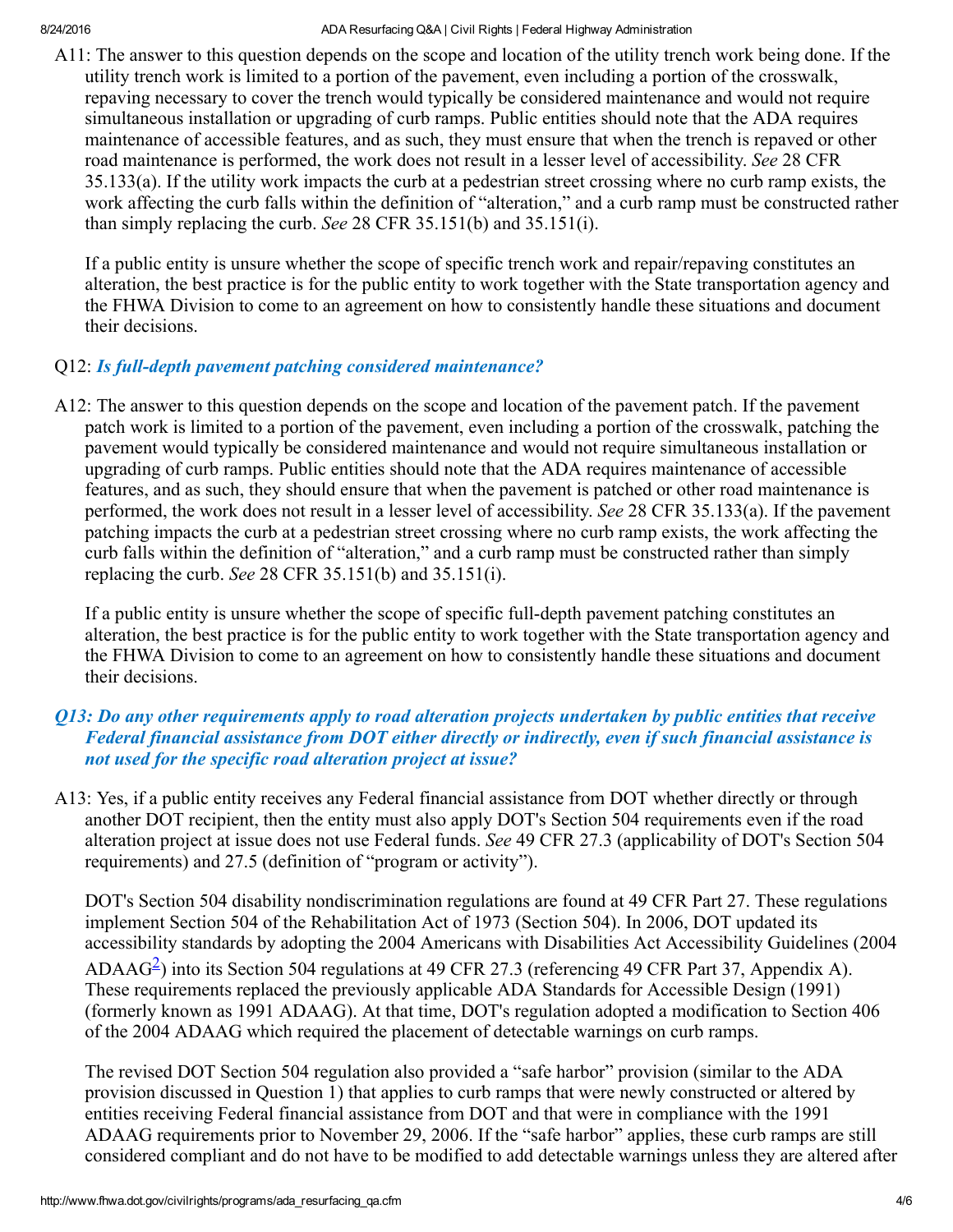8/24/2016 ADA Resurfacing Q&A | Civil Rights | Federal Highway Administration

November 29, 2006. The DOT "safe harbor" provision is found at 49 CFR 37.9(c). DOT's Section 504 regulations (49 CFR 27.19(a)) require compliance with 49 CFR Part 37.

The Section 504 safe harbor does not apply, however, if, at the time of the road alteration project, the existing curb ramp does not comply with the 1991 ADAAG and at that time it must be brought into compliance with the current DOT Section 504 requirements (2004 ADAAG) including detectable warnings.

#### Q14: Does the Section 504 safe harbor apply to curb ramps built in compliance with 1991 ADAAG during the time period when the requirement for detectable warnings was suspended and the roadway is now being resurfaced where it intersects the pedestrian walkway?

A14: If the curb ramps that were built or altered prior to November 29, 2006 were fully compliant with 1991 ADAAG at the time that the detectable warnings requirements were suspended, then the DOT Section 504 safe harbor applies to them and the recipient does not have to add detectable warnings as a result of a resurfacing project.

#### Q15: In addition to the obligations triggered by road resurfacing alterations, are there other title II or Section 504 requirements that trigger the obligation to provide curb ramps?

A15: In addition to the obligation to provide curb ramps when roads are resurfaced, both DOJ's title II ADA regulation and DOT's Section 504 regulation (applicable to recipients of DOT Federal financial assistance), require the provision of curb ramps if the sidewalk is installed or altered at the intersection, during new construction, as a means of providing program accessibility, and as a reasonable modification under title II or a reasonable accommodation under Section 504.

New Construction and Alterations

DOJ's title II ADA regulation provides that newly constructed or altered streets, roads, and highways must contain curb ramps or other sloped areas at any intersection having curbs or other barriers to entry from a street level pedestrian walkway. In addition, the regulation provides that newly constructed or altered street level pedestrian walkways must contain curb ramps or other sloped areas at intersections to streets, roads, or highways. See 28 CFR [3](#page-9-2)5.151(i). These curb ramps must comply with the 2010 Standards. $\frac{3}{2}$ 

<span id="page-8-0"></span>DOT's Section 504 Federally assisted regulation also requires the provision of curb ramps in new construction and alterations. See 49 CFR 27.19(a) (requiring recipients of DOT financial assistance to comply with DOJ's ADA regulation at 28 CFR Part 35, including the curb ramp requirements at 28 CFR 35.151(i)); 49 CFR 27.75 (a)(2) (requiring all pedestrian crosswalks constructed with Federal financial assistance to have curb cuts or ramps).

#### Program Accessibility

Both DOJ's title II ADA regulation and DOT's Section 504 regulation require that public entities/recipients operate each service, program, or activity so that the service, program, or activity, when viewed in its entirety, is readily accessible to and usable by individuals with disabilities. This obligation, which is known as providing "program accessibility," includes a requirement to evaluate existing facilities in the public right-of-way for barriers to accessibility, including identifying non-existent or non-compliant curb ramps where roads intersect pedestrian access routes (sidewalks or other pedestrian walkways). After completing this selfevaluation, a public entity/recipient must set forth a plan for eliminating such barriers so as to provide overall access for persons with disabilities. See 28 CFR 35.150, and 49 CFR 27.11(c).

Since March 15, 2012, the DOJ title II regulation requires the use of the 2010 Standards for structural changes needed to provide program access. However, in accordance with the ADA safe harbor discussed in Question 1, if curb ramps constructed prior to March 15, 2012 already comply with the curb ramp requirements in the 1991 Standards, they need not be modified in accordance with the 2010 Standards in order to provide program access, unless they are altered after March 15, 2012.